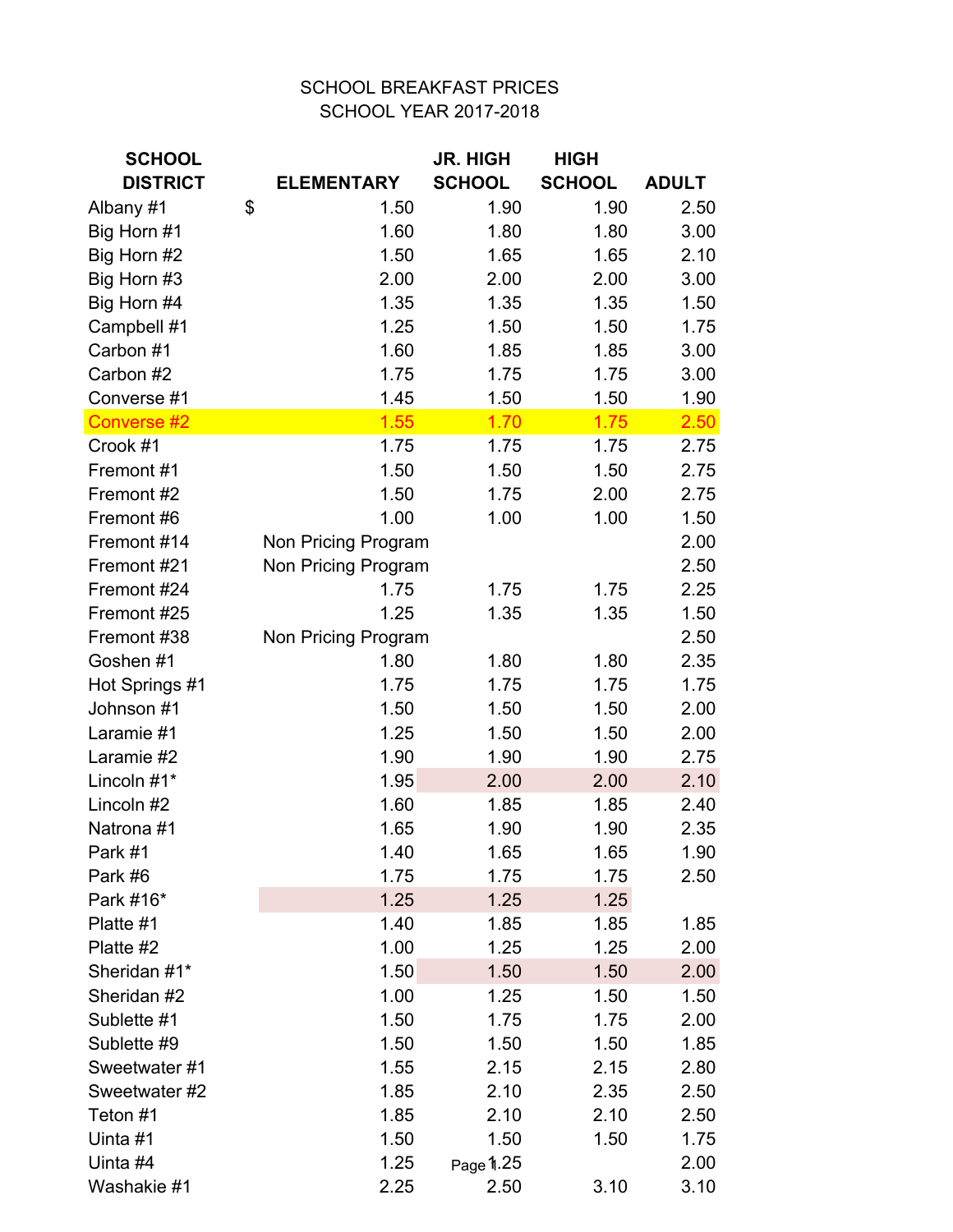## SCHOOL BREAKFAST PRICES SCHOOL YEAR 2017-2018

| <b>SCHOOL</b>                                                                  |                   | <b>JR. HIGH</b> | <b>HIGH</b>   |              |  |
|--------------------------------------------------------------------------------|-------------------|-----------------|---------------|--------------|--|
| <b>DISTRICT</b>                                                                | <b>ELEMENTARY</b> | <b>SCHOOL</b>   | <b>SCHOOL</b> | <b>ADULT</b> |  |
| Weston #1                                                                      | 2.00              | 2.25            | 2.25          | 2.65         |  |
| Weston #7                                                                      | 2.00              | 2.00            | 2.00          | 2.50         |  |
| <b>Average</b>                                                                 | \$1.57            | \$1.70          | \$1.75        | \$2.28       |  |
| *Highlighted prices are not participating in the USDA Child Nutrition Programs |                   |                 |               |              |  |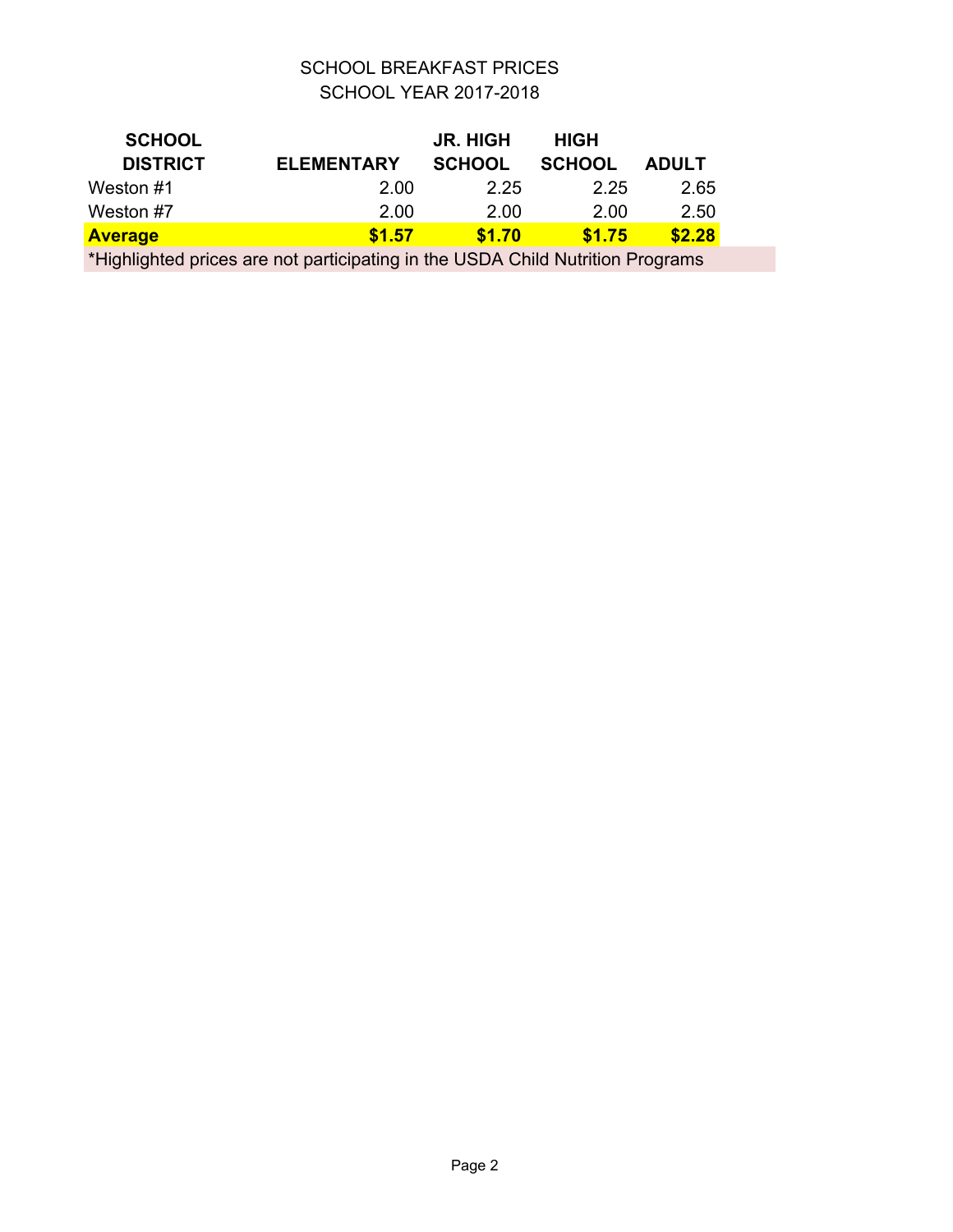## SCHOOL LUNCH PRICES SCHOOL YEAR 2017-2018

| <b>SCHOOL</b>   |                     | <b>JR. HIGH</b> | <b>HIGH</b>   |              |
|-----------------|---------------------|-----------------|---------------|--------------|
| <b>DISTRICT</b> | <b>ELEMENTARY</b>   | <b>SCHOOL</b>   | <b>SCHOOL</b> | <b>ADULT</b> |
| Albany #1       | \$<br>2.65          | 2.90            | 2.90          | 3.90         |
| Big Horn #1     | 2.60                | 2.90            | 2.90          | 4.00         |
| Big Horn #2     | 2.40                | 2.70            | 2.70          | 3.60         |
| Big Horn #3     | 2.75                | 3.00            | 3.00          | 4.00         |
| Big Horn #4     | 2.35                | 2.65            | 2.65          | 3.40         |
| Campbell #1     | 2.50                | 3.00            | 3.00          | 3.75         |
| Carbon #1       | 2.50                | 2.75            | 2.75          | 4.00         |
| Carbon #2       | 2.75                | 3.00            | 3.00          | 4.50         |
| Converse #1     | 3.15                | 3.45            | 3.45          | 4.15         |
| Converse #2     | 2.55                | 2.80            | 2.90          | 3.80         |
| Crook #1        | 2.60                | 2.70            | 2.70          | 5.00         |
| Fremont #1      | 2.50                | 2.75            | 2.75          | 4.00         |
| Fremont #2      | 2.50                | 2.75            | 3.00          | 4.75         |
| Fremont #6      | 2.55                | 2.80            | 2.80          | 4.50         |
| Fremont #14     | Non Pricing Program |                 |               | 2.50         |
| Fremont #21     | Non Pricing Program |                 |               | 2.50         |
| Fremont #24     | 2.40                | 2.70            | 2.70          | 3.30         |
| Fremont #25     | 1.90                | 2.15            | 2.15          | 2.70         |
| Fremont #38     | Non Pricing Program |                 |               | 3.50         |
| Goshen #1       | 2.55                | 2.75            | 2.90          | 4.00         |
| Hot Springs #1  | 2.25                | 2.55            | 2.55          | 4.00         |
| Johnson #1      | 2.75                | 3.25            | 3.50          | 4.00         |
| Laramie #1      | 2.40                | 2.60            | 2.60          | 4.00         |
| Laramie #2      | 2.55                | 2.80            | 2.80          | 3.55         |
| Lincoln #1*     | 3.55                | 3.60            | 3.60          | 4.00         |
| Lincoln #2      | 2.60                | 2.70            | 2.85          | 3.80         |
| Natrona #1      | 2.75                | 3.00            | 3.00          | 3.90         |
| Niobrara #1*    | 3.00                | 3.50            | 3.50          | 4.50         |
| Park #1         | 2.65                | 2.90            | 2.90          | 3.65         |
| Park #6         | 2.50                | 2.75            | 3.00          | 4.00         |
| Park #16*       | 2.00                | 2.25            | 2.25          | 3.00         |
| Platte #1       | 2.80                | 2.95            | 3.00          | 3.55         |
| Platte #2       | 2.25                | 2.50            | 2.50          | 3.50         |
| Sheridan #1     | 2.95                |                 |               |              |
| Sheridan #1*    | 3.10                | 3.40            | 3.40          | 5.10         |
| Sheridan #2     | 2.50                | 2.75            | 3.00          | 4.50         |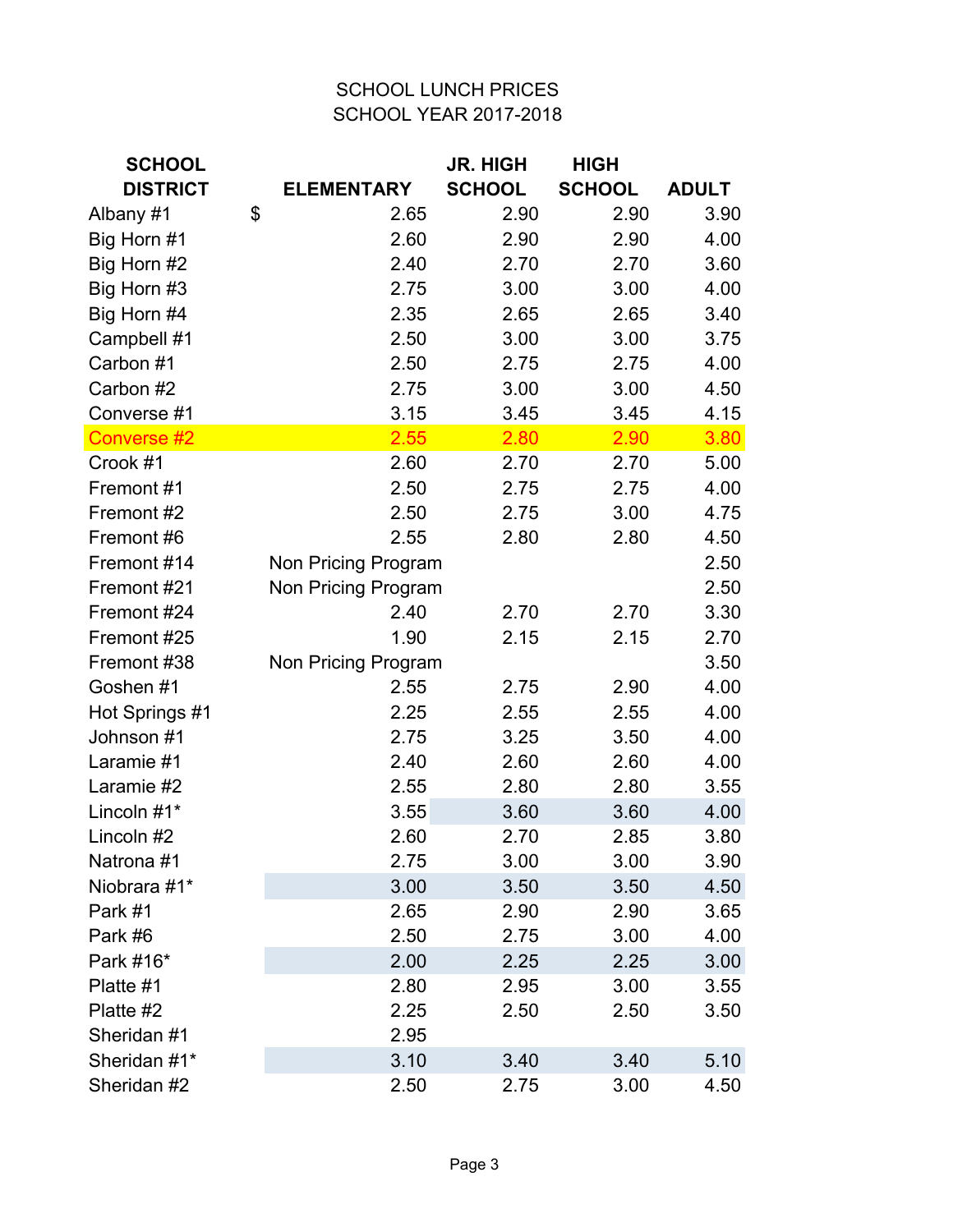| <b>SCHOOL</b>   |                   | <b>JR. HIGH</b>     | <b>HIGH</b> |      |
|-----------------|-------------------|---------------------|-------------|------|
| <b>DISTRICT</b> | <b>ELEMENTARY</b> | SCHOOL SCHOOL ADULT |             |      |
| Sheridan #3*    | 2.50              | 3.00                | -3.00       | 3.90 |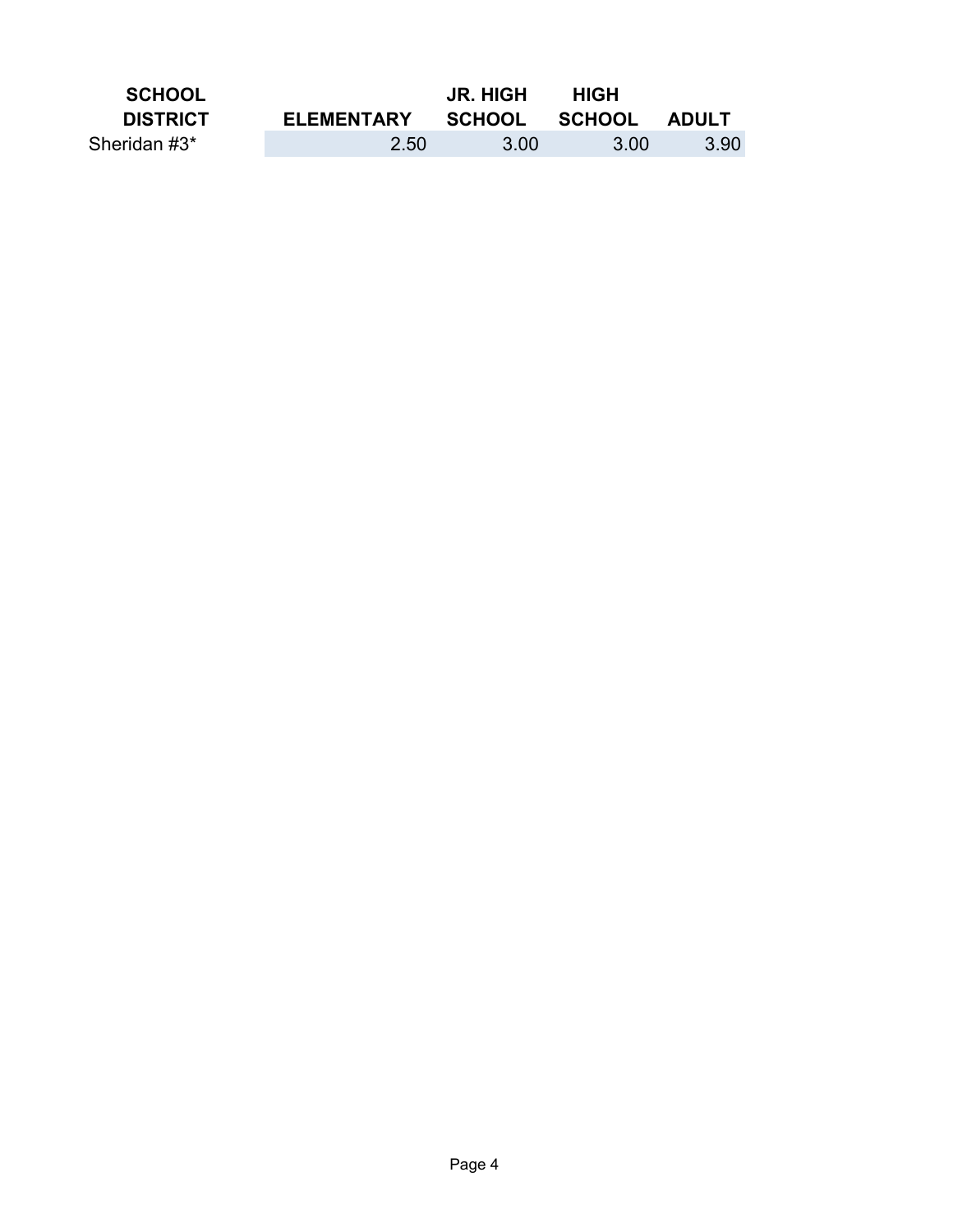| <b>SCHOOL</b>   |                   | <b>JR. HIGH</b> | <b>HIGH</b>   |              |
|-----------------|-------------------|-----------------|---------------|--------------|
| <b>DISTRICT</b> | <b>ELEMENTARY</b> | <b>SCHOOL</b>   | <b>SCHOOL</b> | <b>ADULT</b> |
| Sublette #1     | 2.55              | 2.70            | 2.80          | 4.50         |
| Sublette #9     | 2.15              | 2.50            | 2.50          | 4.25         |
| Sweetwater #1   | 2.85              | 3.30            | 3.50          | 4.75         |
| Sweetwater #2   | 2.75              | 3.00            | 3.25          | 3.50         |
| Teton #1        | 2.85              | 3.10            | 3.35          | 4.50         |
| Uinta #1        | 2.30              | 2.60            | 2.90          | 3.75         |
| Uinta #4        | 2.00              | 2.00            | 2.25          | 2.50         |
| Uinta #6        | 2.00              | 2.25            | 2.50          | 3.00         |
| Washakie #1     | 3.00              | 3.25            | 3.85          | 4.35         |
| Washakie #2     | 2.00              | 2.50            | 2.50          | 3.00         |
| Weston #1       | 2.50              | 3.00            | 3.00          | 3.75         |
| Weston #7       | 2.50              | 2.80            | 2.80          | 3.50         |
| <b>Average</b>  | 2.56              | 2.83            | <b>2.91</b>   | 3.84         |

\*Highlighted prices are not participating in the USDA Child Nutrition Programs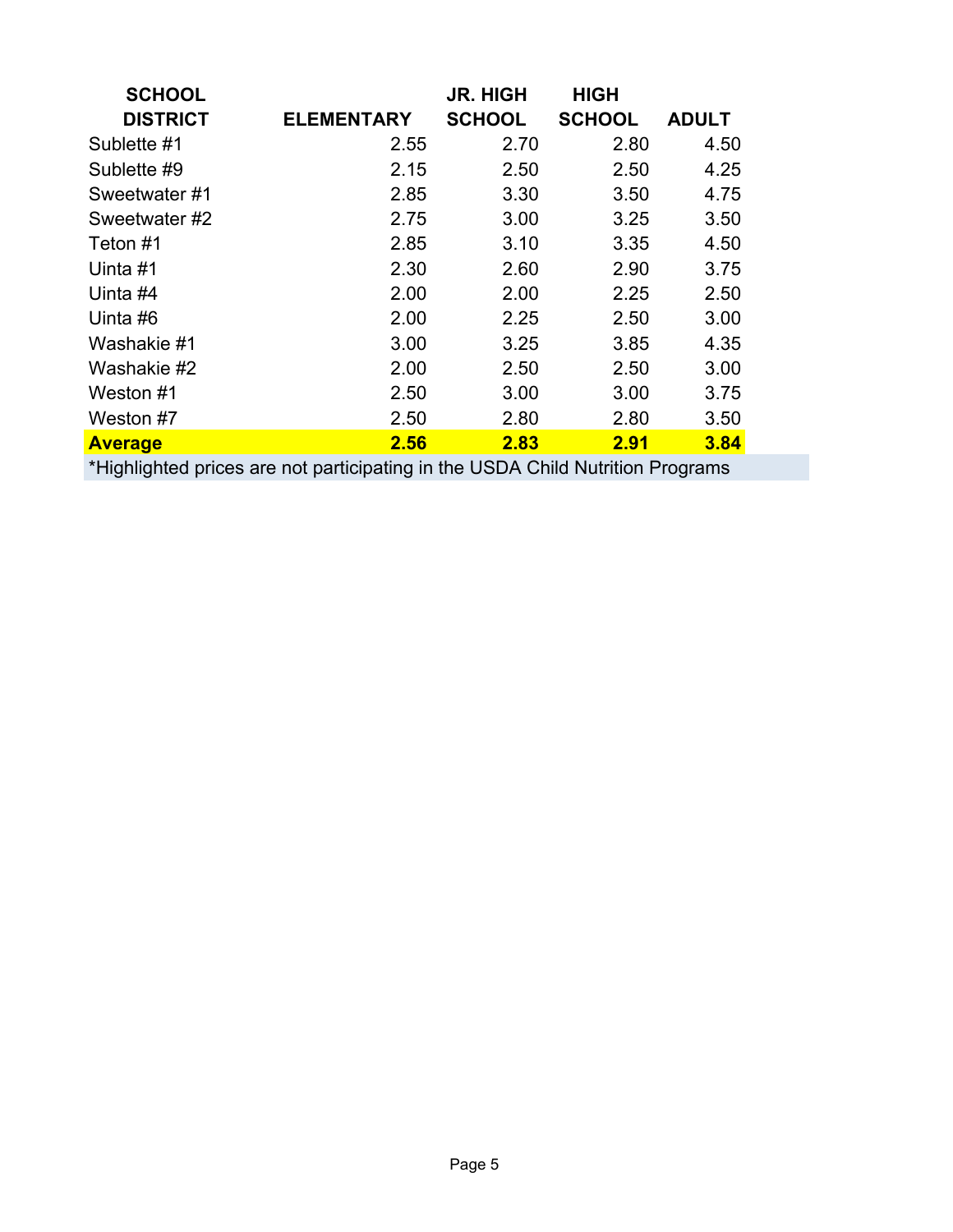| <b>SCHOOL LUNCH PRICES</b>   |                     |                 |               |                                        |                 |               |  |  |
|------------------------------|---------------------|-----------------|---------------|----------------------------------------|-----------------|---------------|--|--|
| <b>SCHOOL YEAR 2017-2018</b> |                     |                 |               |                                        |                 |               |  |  |
|                              | <b>All Prices</b>   |                 |               | Participating in the USDA Food Program |                 |               |  |  |
| <b>SCHOOL</b>                |                     | <b>JR. HIGH</b> | <b>HIGH</b>   |                                        | <b>JR. HIGH</b> | <b>HIGH</b>   |  |  |
| <b>DISTRICT</b>              | <b>ELEMENTARY</b>   | <b>SCHOOL</b>   | <b>SCHOOL</b> | <b>ELEMENTARY</b>                      | <b>SCHOOL</b>   | <b>SCHOOL</b> |  |  |
| \$<br>Albany #1              | 2.65                | 2.90            | 2.90          | 2.65                                   | 2.90            | 2.90          |  |  |
| Big Horn #1                  | 2.60                | 2.90            | 2.90          | 2.60                                   | 2.90            | 2.90          |  |  |
| Big Horn #2                  | 2.40                | 2.70            | 2.70          | 2.40                                   | 2.70            | 2.70          |  |  |
| Big Horn #3                  | 2.75                | 3.00            | 3.00          | 2.75                                   | 3.00            | 3.00          |  |  |
| Big Horn #4                  | 2.35                | 2.65            | 2.65          | 2.35                                   | 2.65            | 2.65          |  |  |
| Campbell #1                  | 2.50                | 3.00            | 3.00          | 2.50                                   | 3.00            | 3.00          |  |  |
| Carbon #1                    | 2.50                | 2.75            | 2.75          | 2.50                                   | 2.75            | 2.75          |  |  |
| Carbon #2                    | 2.75                | 3.00            | 3.00          | 2.75                                   | 3.00            | 3.00          |  |  |
| Converse #1                  | 3.15                | 3.45            | 3.45          | 3.15                                   | 3.45            | 3.45          |  |  |
| Converse #2                  | 2.55                | 2.70            | 2.80          | 2.55                                   | 2.70            | 2.80          |  |  |
| Crook #1                     | 2.60                | 2.70            | 2.70          | 2.60                                   | 2.70            | 2.70          |  |  |
| Fremont #1                   | 2.50                | 2.75            | 2.75          | 2.50                                   | 2.75            | 2.75          |  |  |
| Fremont #2                   | 2.50                | 2.75            | 3.00          | 2.50                                   | 2.75            | 3.00          |  |  |
| Fremont #6                   | 2.55                | 2.80            | 2.80          | 2.55                                   | 2.80            | 2.80          |  |  |
| Fremont #14                  | Non Pricing Program |                 |               | Non Pricing Program                    |                 |               |  |  |
| Fremont #21                  | Non Pricing Program |                 |               | Non Pricing Program                    |                 |               |  |  |
| Fremont #24                  | 2.40                | 2.70            | 2.70          | 2.40                                   | 2.70            | 2.70          |  |  |
| Fremont #25                  | 1.90                | 2.15            | 2.15          | 1.90                                   | 2.15            | 2.15          |  |  |
| Fremont #38                  | Non Pricing Program |                 |               | Non Pricing Program                    |                 |               |  |  |
| Goshen #1                    | 2.55                | 2.75            | 2.90          | 2.55                                   | 2.75            | 2.90          |  |  |
| Hot Springs #1               | 2.25                | 2.55            | 2.55          | 2.25                                   | 2.55            | 2.55          |  |  |
| Johnson #1                   | 2.75                | 3.25            | 3.50          | 2.75                                   | 3.25            | 3.50          |  |  |
| Laramie #1                   | 2.40                | 2.60            | 2.60          | 2.40                                   | 2.60            | 2.60          |  |  |
| Laramie #2                   | 2.55                | 2.80            | 2.80          | 2.55                                   | 2.80            | 2.80          |  |  |
| Lincoln #1*                  | 3.55                | 3.60            | 3.60          | 3.55                                   |                 |               |  |  |
| Lincoln #2                   | 2.60                | 2.70            | 2.85          | 2.60                                   | 2.70            | 2.85          |  |  |
| Natrona #1                   | 2.75                | 3.00            | 3.00          | 2.75                                   | 3.00            | 3.00          |  |  |
| Niobrara #1*                 | 3.00                | 3.50            | 3.50          |                                        |                 |               |  |  |
| Park #1                      | 2.65                | 2.90            | 2.90          | 2.65                                   | 2.90            | 2.90          |  |  |
| Park #6                      | 2.50                | 2.75            | 3.00          | 2.50                                   | 2.75            | 3.00          |  |  |
| Park #16*                    | 2.00                | 2.25            | 2.25          |                                        |                 |               |  |  |
| Platte #1                    | 2.80                | 2.95            | 3.00          | 2.80                                   | 2.95            | 3.00          |  |  |
| Platte #2                    | 2.25                | 2.50            | 2.50          | 2.25                                   | 2.50            | 2.50          |  |  |
| Sheridan #1                  | 2.95                |                 |               | 2.95                                   |                 |               |  |  |
| Sheridan #1*                 | 3.10                | 3.40            | 3.40          |                                        |                 |               |  |  |
| Sheridan #2                  | 2.50                | 2.75            | 3.00          | 2.50                                   | 2.75            | 3.00          |  |  |
| Sheridan #3*                 | 2.50                | 3.00            | 3.00          |                                        |                 |               |  |  |
| Sublette #1                  | 2.55                | 2.70            | 2.80          | 2.55                                   | 2.70            | 2.80          |  |  |
| Sublette #9                  | 2.15                | 2.50            | 2.50          | 2.15                                   | 2.50            | 2.50          |  |  |
| Sweetwater #1                | 2.85                | 3.30            | 3.50          | 2.85                                   | 3.30            | 3.50          |  |  |
| Sweetwater #2                | 2.75                | 3.00            | 3.25          | 2.75                                   | 3.00            | 3.25          |  |  |
| Teton #1                     | 2.85                | 3.10            | 3.35          | 2.85                                   | 3.10            | 3.35          |  |  |
| Uinta #1                     | 2.30                | 2.60            | 2.90          | 2.30                                   | 2.60            | 2.90          |  |  |
| Uinta #4                     | 2.00                | 2.00            | 2.25          | 2.00                                   | 2.00            | 2.25          |  |  |
| Uinta #6                     | 2.00                | 2.25            | 2.50          | 2.00                                   | 2.25            | 2.50          |  |  |
| Washakie #1                  | 3.00                | 3.25            | 3.85          | 3.00                                   | 3.25            | 3.85          |  |  |
| Washakie #2                  | 2.00                | 2.50            | 2.50          | 2.00                                   | 2.50            | 2.50          |  |  |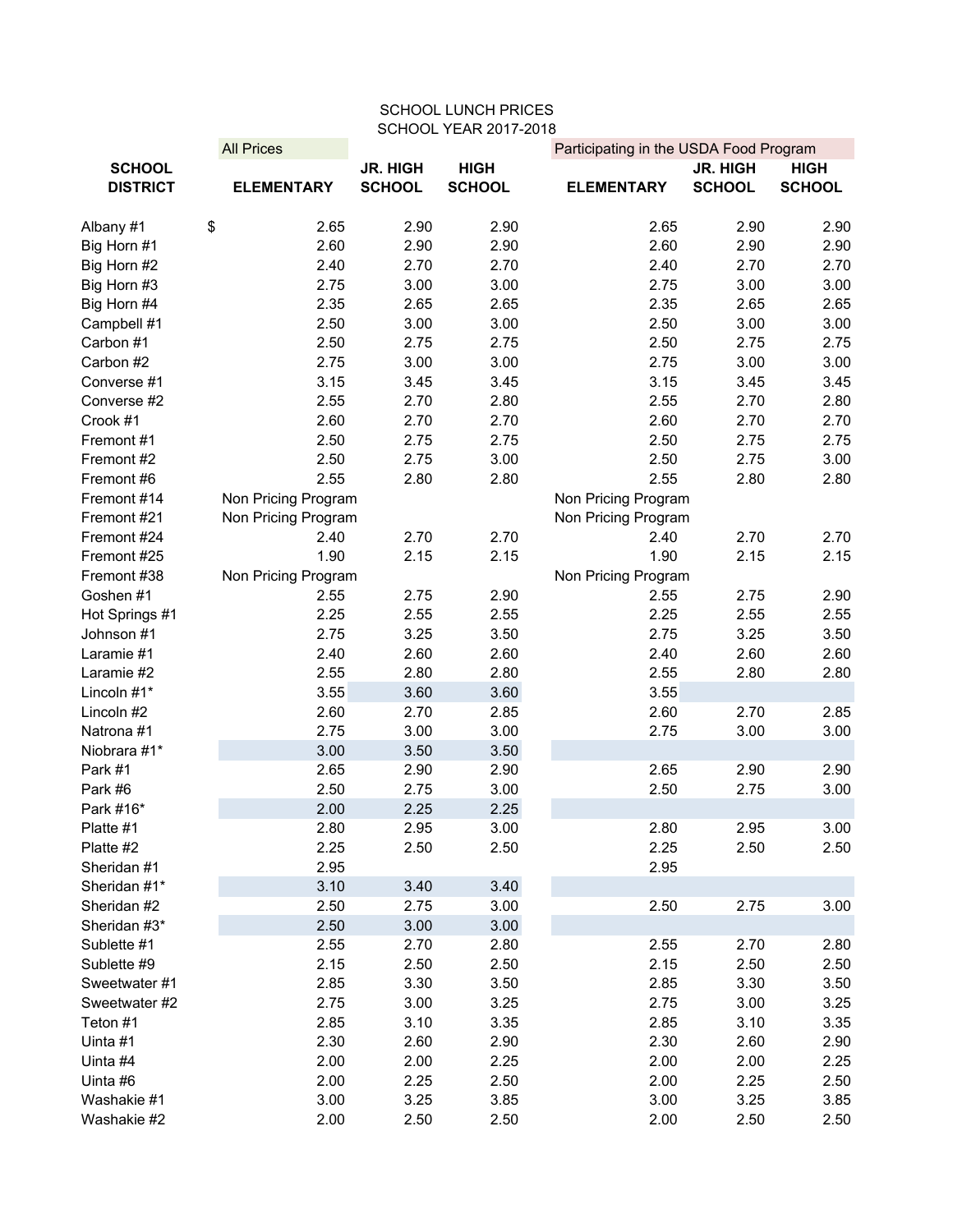| Weston #1             | 2.50 | 3.00 | 3.00 | 2.50 | 3.00 | 3.00 |
|-----------------------|------|------|------|------|------|------|
| Weston #7             | 2.50 | 2.80 | 2.80 | 2.50 | 2.80 | 2.80 |
| <b>Average Prices</b> | 2.56 | 2.83 | 2.91 | 2.55 | 2.79 | 2.88 |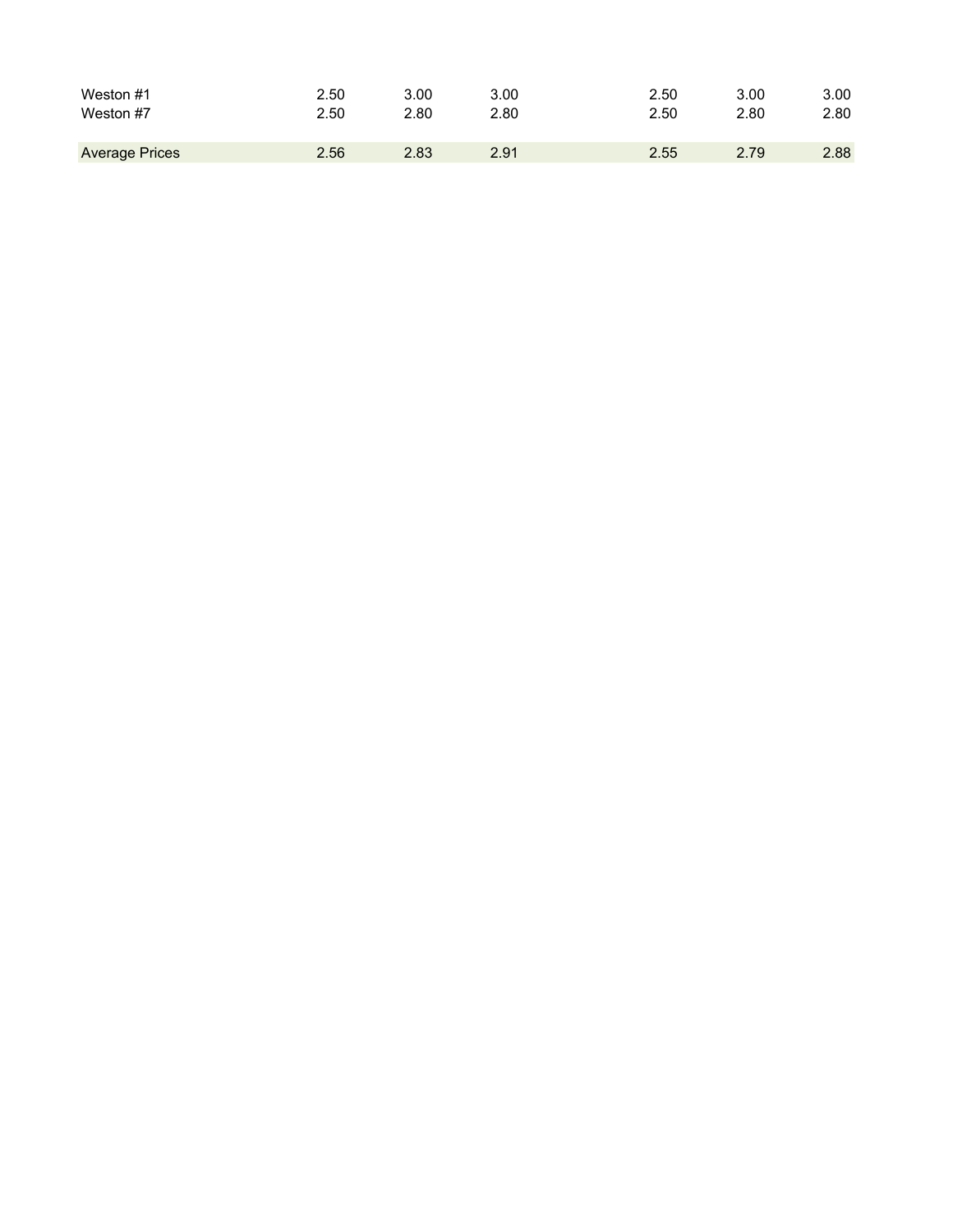| Not Participating in the USDA Food Program |               |      |  |
|--------------------------------------------|---------------|------|--|
|                                            | JR. HIGH      | HIGH |  |
| <b>ELEMENTARY</b>                          | SCHOOL SCHOOL |      |  |

| 3.60 | 3.60         |
|------|--------------|
|      |              |
|      |              |
| 3.50 | 3.50         |
|      |              |
|      |              |
| 2.25 | 2.25         |
|      |              |
|      |              |
|      |              |
|      | 3.40         |
|      |              |
|      |              |
|      | 3.00         |
|      | 3.40<br>3.00 |